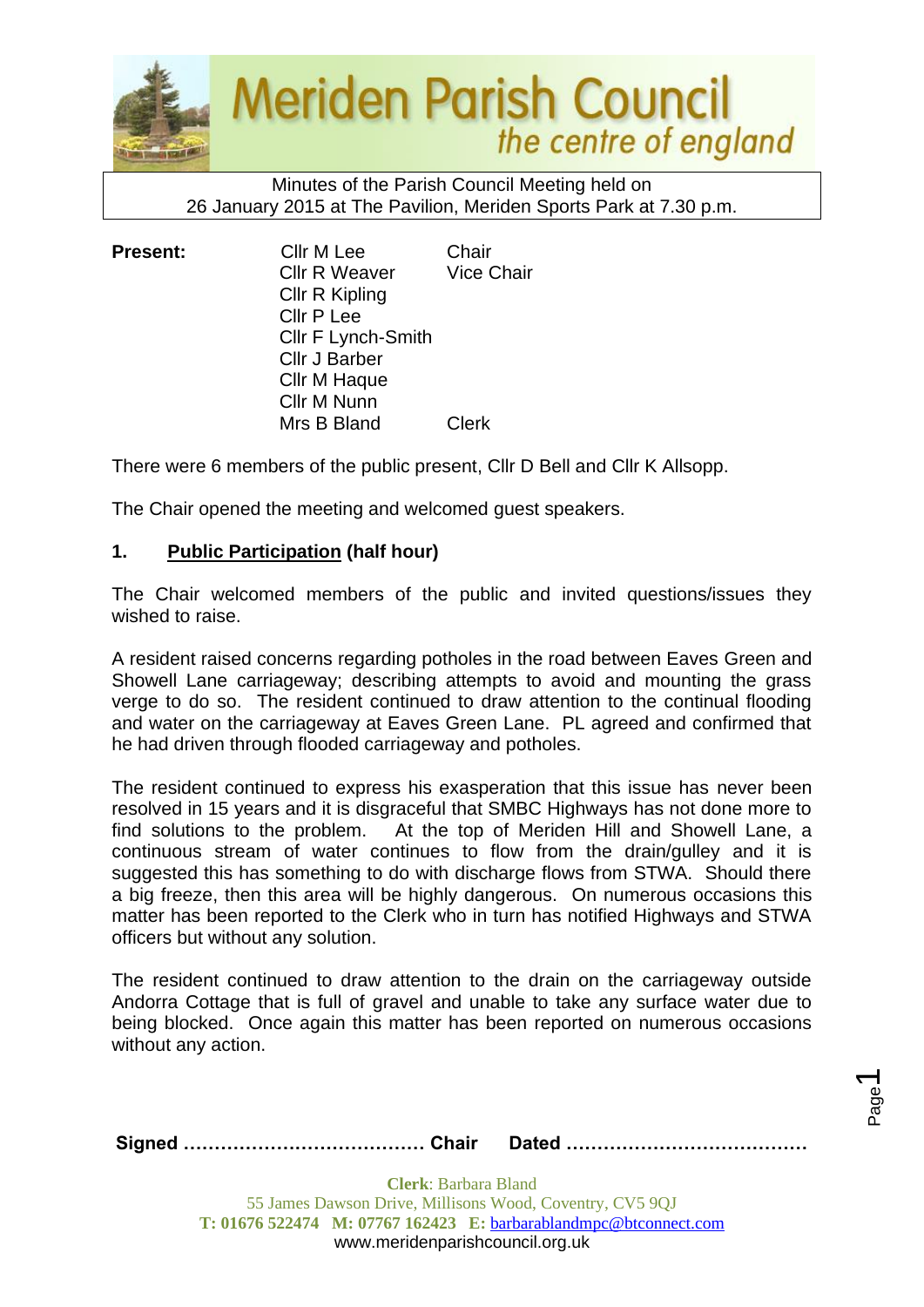

Cllrs Bell and Allsopp stated their intention to investigate and report back; however it should be noted that SMBC have reduced funding for their ongoing maintenance programmes.

Lastly there is a Paynes Estate Agent sign that has been discarded behind the bus shelter in at the bottom of Albert Road. The Clerk was asked to organise collection and removal.

Residents expressed their concern regarding the proposed Pertemps planning application. Cllr Weaver reported that the planning application had been unanimously opposed by the Conservation Committee and this recommendation will be included at Planning Committee. Cllr Weaver also confirmed that the Parish Council had engaged Avon Planning Consultancy to work on behalf of the council and draft an opposition document for inclusion at planning committee meeting on 11<sup>th</sup> February 2015. Cllr Weaver will be attending the planning committee meeting and speaking on behalf of the Parish and residents.

## **The Chair thanked all attendees for their participation and the issues, and extended an invitation to stay for full council business.**

## **2. Welcome & Apologies**

The Chair opened the meeting. There were no apologies recorded.

## **Declarations of Interest**

3a To declare any personal interests in items on the agenda and their nature. There was nothing to declare.

3b To declare any prejudicial interests in items on the agenda and their nature There was nothing to declare.

## **4. Minutes**

The minutes of the meeting held on 15th December 2014 were considered and agreed.

**IT WAS RESOLVED** Members approved the minutes of 15<sup>th</sup> December 2014 and the Chair signed.

Matters Arising: As per agenda.

## **5. Standing Orders**

The Clerk had circulated revised standing orders for Member comment and consideration prior to the meeting. Cllr Weaver explained all changes in accordance with WALC updates and new legislation regarding finance standards and invited comments; the only comment being the replacement of chairman to chair.

**Signed ………………………………… Chair Dated …………………………………**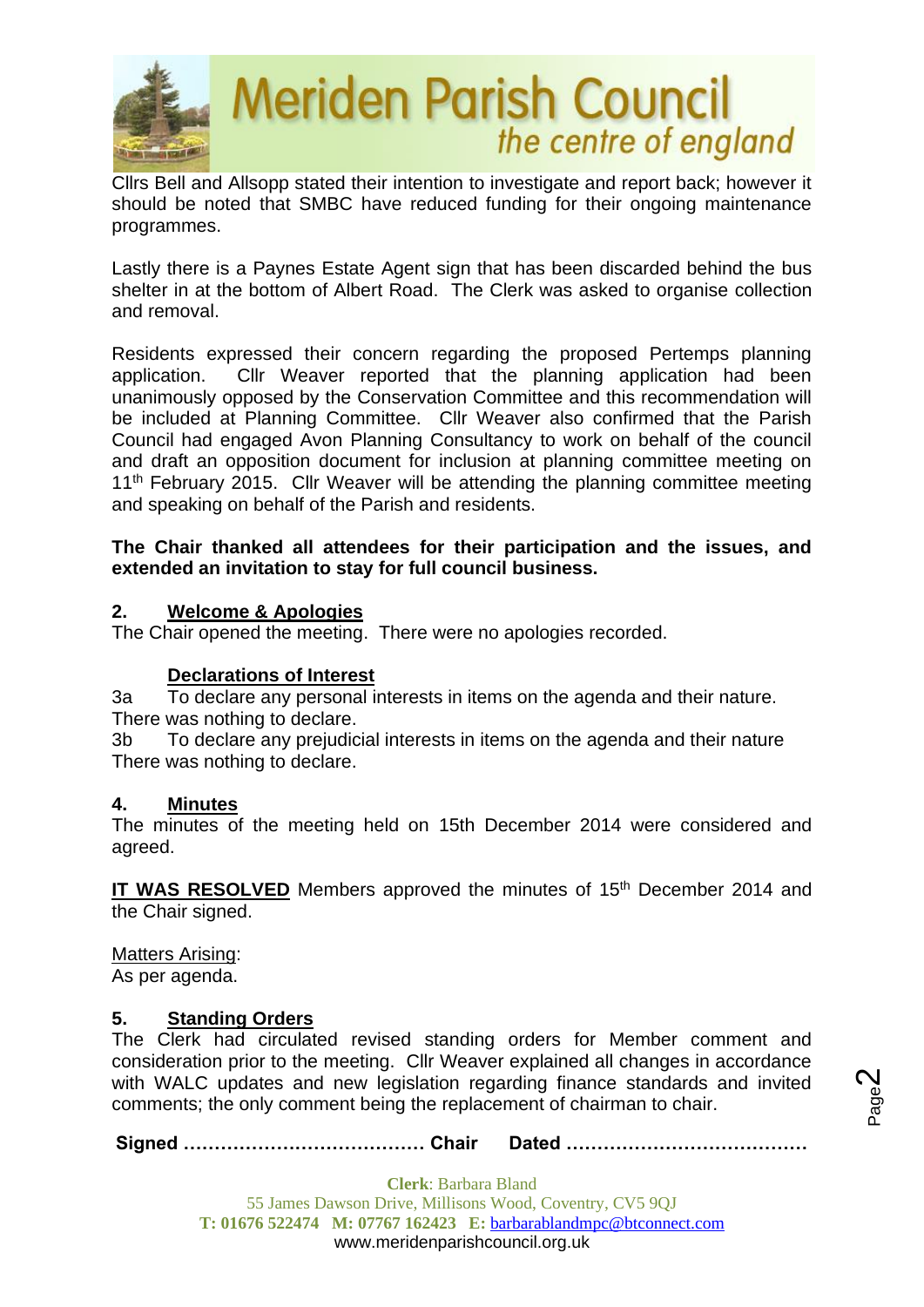

Members recorded their agreement to adopt. Cllr Weaver reported that all Members will be issued with a copy; this will be integral to the Clerks CiLCA qualification portfolio, Neighbourhood Plan and the award of Quality Status as a competent local council. Cllr Weaver recommended approval and formal adoption. A reading system for Councillors is to be implemented.

Cllr Weaver stated she was the elected representative for Area and County Committee of WALC and it will be beneficial to have a quality mark showing the local electorate Meriden Parish Council operates as a competent body with qualified clerk and certificate of competence. This of course will be subject to having two thirds elected Members.

**IT WAS RESOLVED** Members unanimously approved adoption of the Standing Orders and acknowledged the revisions and work of Cllr Weaver and the Clerk.

## **6. Finance**

6.1 Approve January Payments

Members received payments for approval. Cllr Weaver proposed approval, seconded by Cllr P Lee.

**IT WAS RESOLVED** Members approved January payments.

6.2 St Laurence Church – Maintenance Request

This item requires cost comparison exercise using Parish Council contractors and therefore is deferred to next meeting.

**IT WAS RESOLVED** Members agreed deferment of item to next meeting.

# **7. Progress Reports**

## 7.1 Village Hall Management Committee

Cllr Lynch-Smith asked about the donation approved at last meeting. The Clerk replied that the cheque is in the payments process for signature this evening and would be hand delivered to the Treasurer. Cllr Lynch-Smith further reported the WW1 group choices for the subsidised big picture show from Lottery funding. The next film "What did we do on holiday?" with Billy Connolly will be screened on 28<sup>th</sup> February 2015. It has been widely publicised with ticket sales, Meriden Mag and posters.

7.2 Community Governor for Meriden C of E School

Cllr Weaver reported school has return after Christmas break with continued Governor training being health and safety, and finance. The school continues setting and implementing its action plan for the next year.

**Signed ………………………………… Chair Dated …………………………………**

Page ო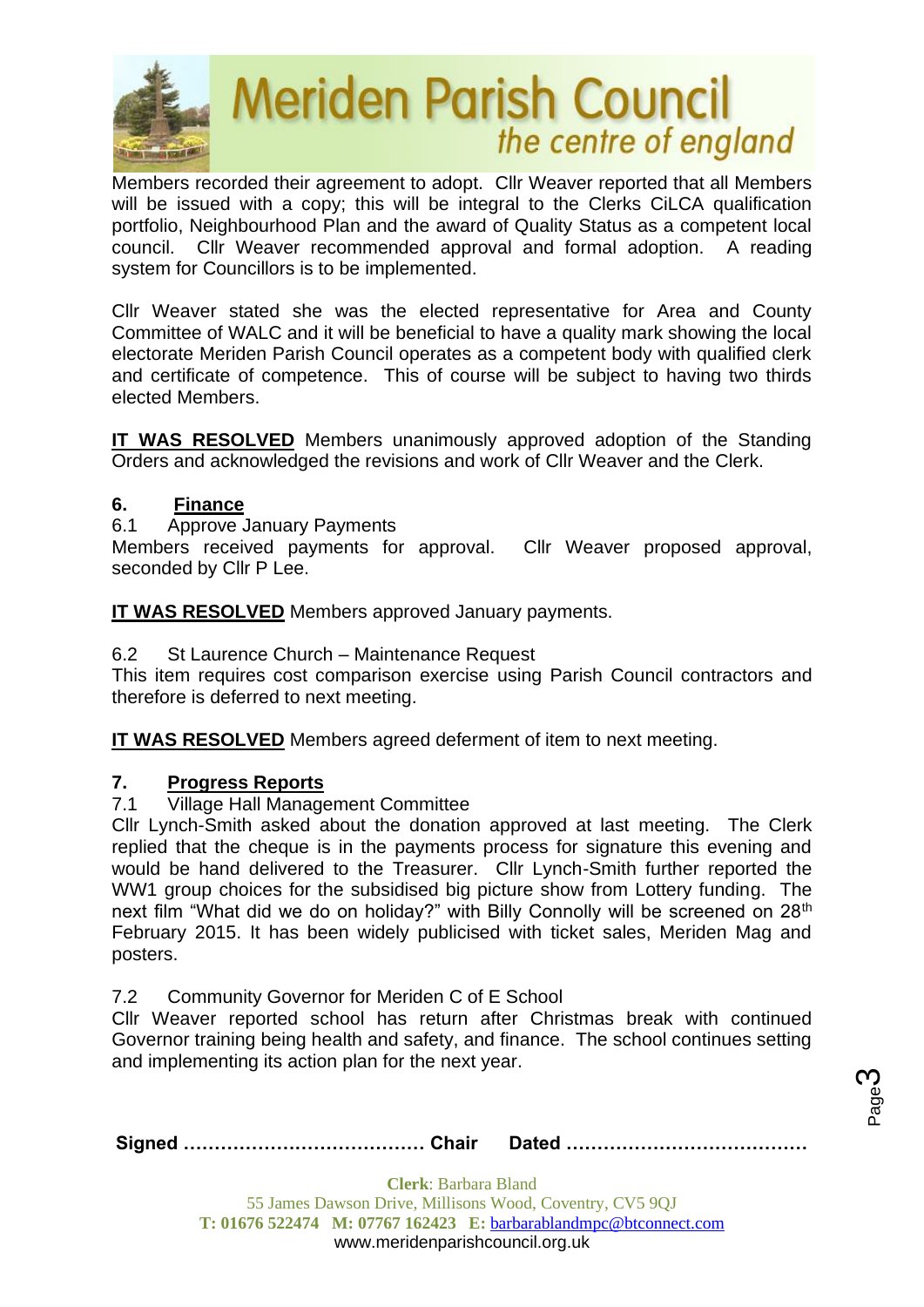

#### 7.3 War Memorials

Cllr P Lee reported that he had attended a workshop in Birmingham regarding potential funding of Memorials and links to English Heritage and the War Memorial Trust. A condition survey is required for the Cyclists' Memorial so funding for cleaning and maintenance may possibly be secured. English Heritage is keen for all status of Memorials to be listed. Currently the Cyclists' Memorial is grade II listed but the War Memorial is not. The War Memorial Trust defines a War Memorial as "any physical object created, erected or installed to commemorate those involved in or affected by a conflict of war."

Cllr Lee went on to say that the Chestnut Tree should also be listed as a War Memorial due to its history as a Memorial planted by the pupils in memory of the fallen of Meriden in the Great War, however custodianship needs to be ascertained as it is on Packington Estate land. Church Memorials should also receive Memorial status along with the Board in the Village Hall commemorating those who took part (survivors and the fallen).

Cllr Lynch-Smith added that the board has been taken down and a better quality one has been made marking the "100th anniversary commemoration in Meriden". The future siting of the original board is still to be decided by the Village Hall Committee.

#### 7.4 Meriden Pool

An email received by the Clerk was read to the meeting by the Chair:-

*I noticed the Duck Pond is on the agenda for the meeting tonight. I have not received a reply to this mail as yet, but it refers to Parish Council, so thought it might be of interest. Please read 'last Aug/Sept' instead of this.*

## *Hello Wendy,*

*This relates to the pond at the junction of Berkswell Road and Main Road. few years ago a contractor employed to clean out pig sheds at a farm located on a nearby ridge, associated with Berryfields Farm Shop, was fined in excess of £20K by SMBC for allowing pollutants to leach into the pond.*

*I think, but do not know, that something similar, on a lesser scale, might have happened in Aug/Sept this year. There was a blackening of the water and the birds were staying out of it. It is only after the appalling stench a day or two later that made me think that there might be a connection. On my next visit the water was clearer and ducks happiery question is this:*

*Do SMBC have any powers to request the owners of such enterprises to notify the local Parish Council of planned cleansing, so that the Parish Council can issue notices in advance?*

Page 4

|--|--|--|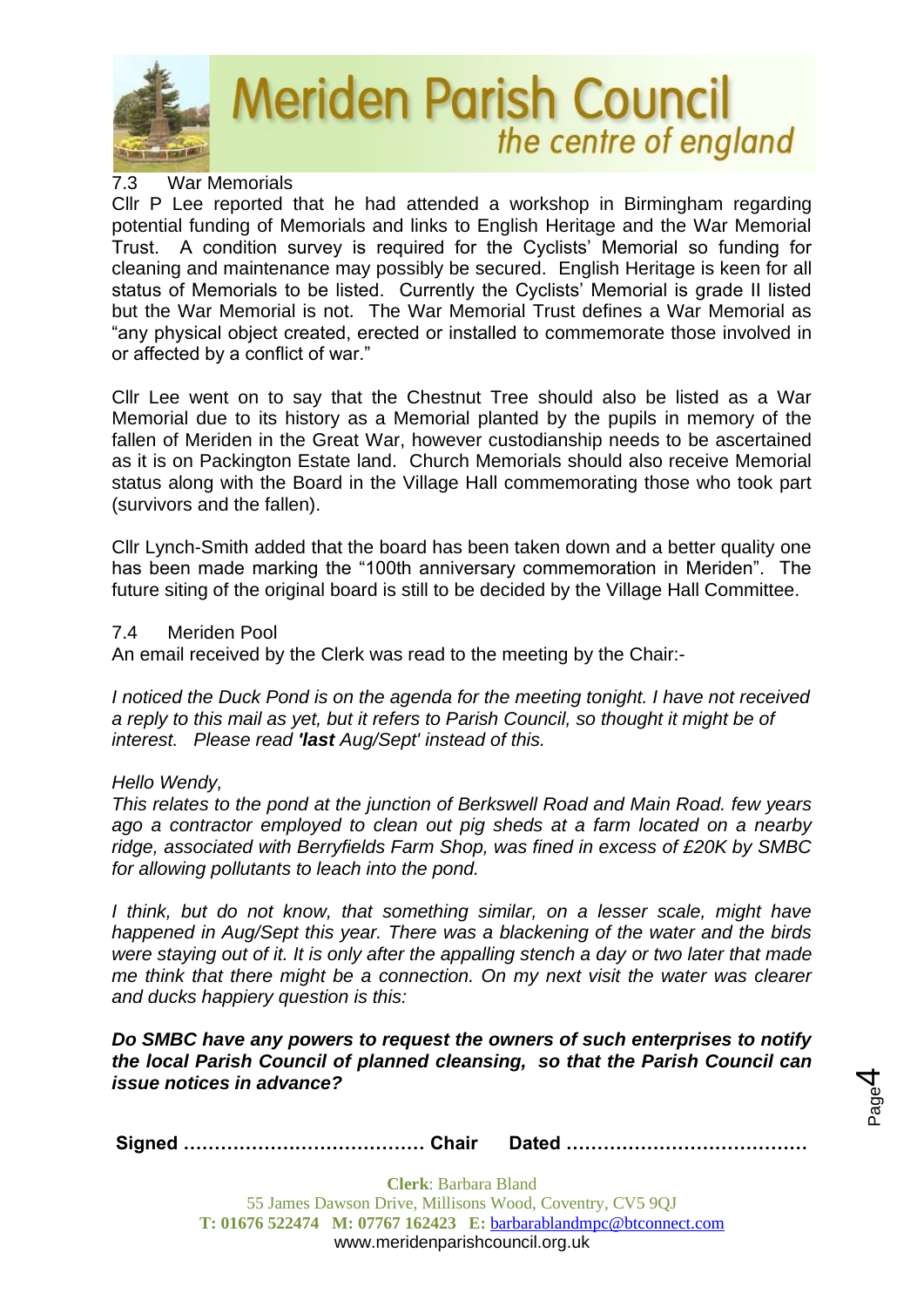

*it is a lovely haven to escape to and for all ages to enjoy. The notices are interesting and informative. The advice on correct feeding is sound - the build up of algae and oxygen depletion can badly affect the eco balance.*

A member of the public reported that the flow is too slow and the pipework keeps getting blocked up. Cllr Kipling replied that the pipes need cleaning out every 6 weeks due to silt residues and blockages which causes stagnant water and build up of debris in the water.

**IT WAS RESOLVED** Members requested the Clerk to follow up with Ed Bradford, SMBC raising concerns and asking for a report for next meeting of actions taken including STWA.

#### 7.5 Allotments

Allotment holders have raised with the Clerk issues regarding secure fencing to the boundary of allotments with Mulberry Gardens development; the erection of secure storage and new water stand pipes share between every two allotments. This issue is long standing and has been raised with Taylor Wimpey Homes and SMBC. Currently there is no provision from Taylor Wimpey regarding secure boundary fencing. The Clerk has recently met with the CEO of SMBC together with Mr Gabbitas, Allotments Association Chair, raising concerns as the site nears completion. There is also a Leys Lane working group chaired by Mr Iain Roxburgh, on behalf of residents to ensure all conditions are met prior to site conclusion.

**IT WAS RESOLVED** The Clerk will continue to work with all parties for a satisfactory conclusion to be reached.

#### 7.6 Footpaths/Forum

Nothing to report. However a resident volunteer has come forward to assist with this work.

## 7.7 Quarries Liaison Group

Cllr Weaver updated Members from December's liaison group meeting. Issues continue with speed of HGV traffic with assurances from operators that spot checks and monitoring is carried out and recorded; 3 day bans are issued to any offending haulier caught exceeding the 30mph limit and using Hampton Lane.

The Clerk drew attention to A & A Recycling's planning application to extend operations with a variation of condition for a term of 10 years. A meeting is arranged with Alder Mill for early discussions.

**IT WAS RESOLVED** The Clerk will monitor with Quarry Operators and update at next meeting.

7.8 Solihull Area Committee

**Signed ………………………………… Chair Dated …………………………………**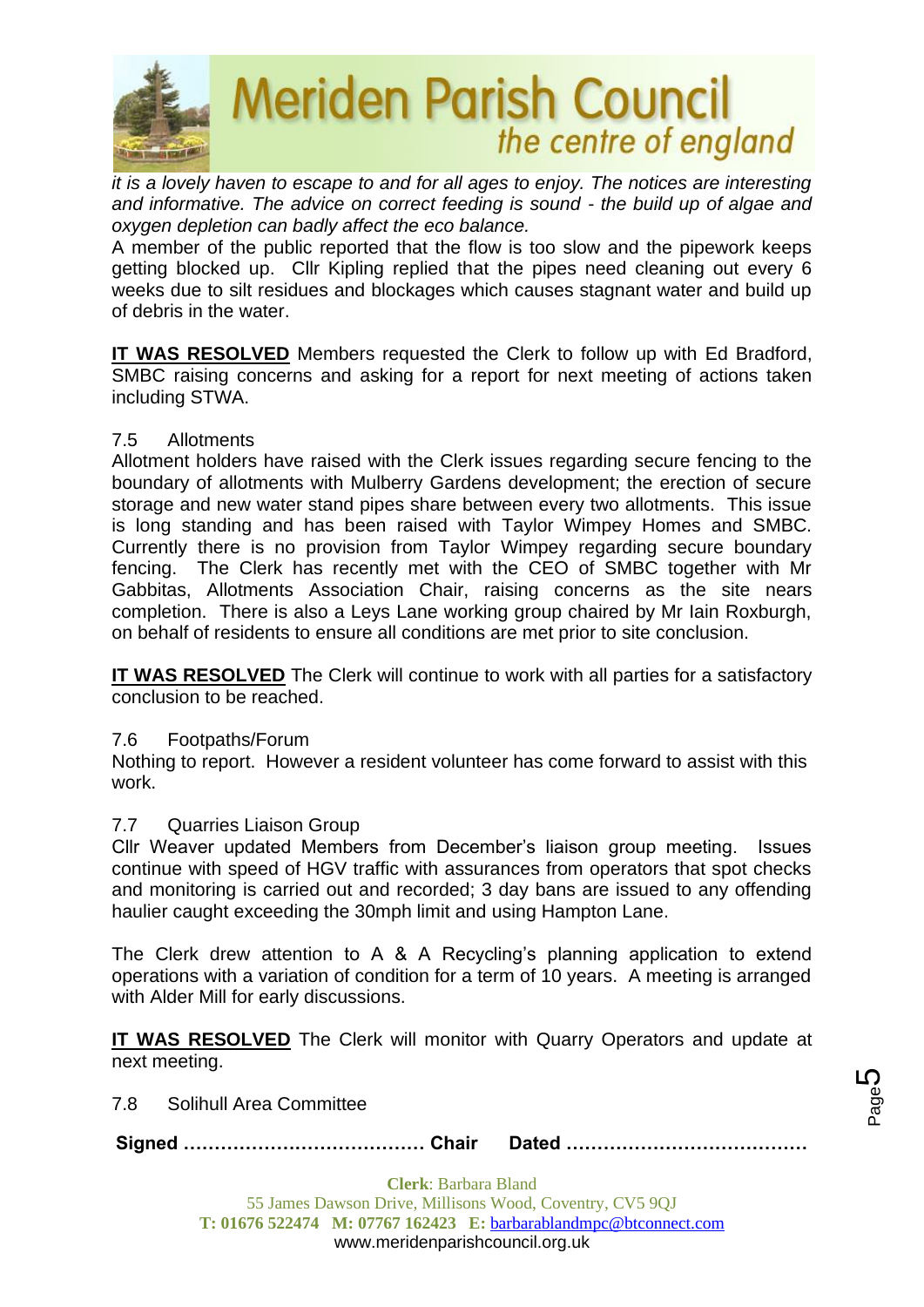

Cllr Weaver advised that the next meeting will be on 29<sup>th</sup> January at Arden Hall, Castle Bromwich. The CEO of SMBC will be attending and taking a Q & A session. SAC meets on a quarterly basis and all Councillors are welcome.

## 7.9 Tree Wardens & TPO List

Cllr Lynch-Smith reported that she had attended the local meeting of Tree Officers/Wardens at Solihull's Civic Suite. It is a full agenda with much enthusiasm for protection of trees in and around the Parish; and local Wardens are very interested in what Meriden are doing cataloguing TPOs. The group is interested in meeting Charles Harrison.

**IT WAS RESOLVED** Cllr Lynch-Smith to update at next meeting.

#### 7.10 Community Surgeries

Unfortunately the January surgery was cancelled due to Clerk's sickness. The next surgery will be 2<sup>nd</sup> February with Bruce Brant, Neighbourhood Co-ordinator.

#### 7.11 Community Speed Watch

Cllr Barber reported that there are 5 registered volunteers; more volunteers are required. There will be a training course arranged for  $7<sup>th</sup>$  February 2015 between 10am and 12 noon at Solihull Fire Station. Kits will be issued to all volunteers.

A resident asked about speed watch areas. Cllr P Lee replied that the Police will allocate area for speed watch. The resident responded that the Birmingham Road junction with Albert Road has 40mph restrictions half way to roundabout with motorist consistently speeding over limits, with some vehicles overtaking on the wrong side of carriageway particularly on Meriden Hill. Five areas around the Parish have been tested and can be used.

Cllr Lynch-Smith asked how the Police intend putting speed watch in process? Cllr Barber replied that a notice will be placed in Meriden Mag. Cllr Lynch-Smith said more volunteers were required.

## 7.12 HS2

The Garden City Interchange consultation is underway with Meriden hosting a drop in session on Saturday 10<sup>th</sup> January 2015 for residents to meet with SMBC Principal Planning Officer, Policy and Spatial Engineering. Maps and plans were displayed showing the greenbelt triangle at Stonebridge as the designated area for development. There will be approximately 2,000 houses built together with road and Hs2 scheme proposals. Additionally residents were able to view the impact of the proposed M42 motorway services proposal at Catherine De Barnes. A very good attendance was recorded of 70 with District and Parish Councillor representation.

7.13Meriden Sports Park (quarterly summary only)

**Signed ………………………………… Chair Dated …………………………………**

Page ပ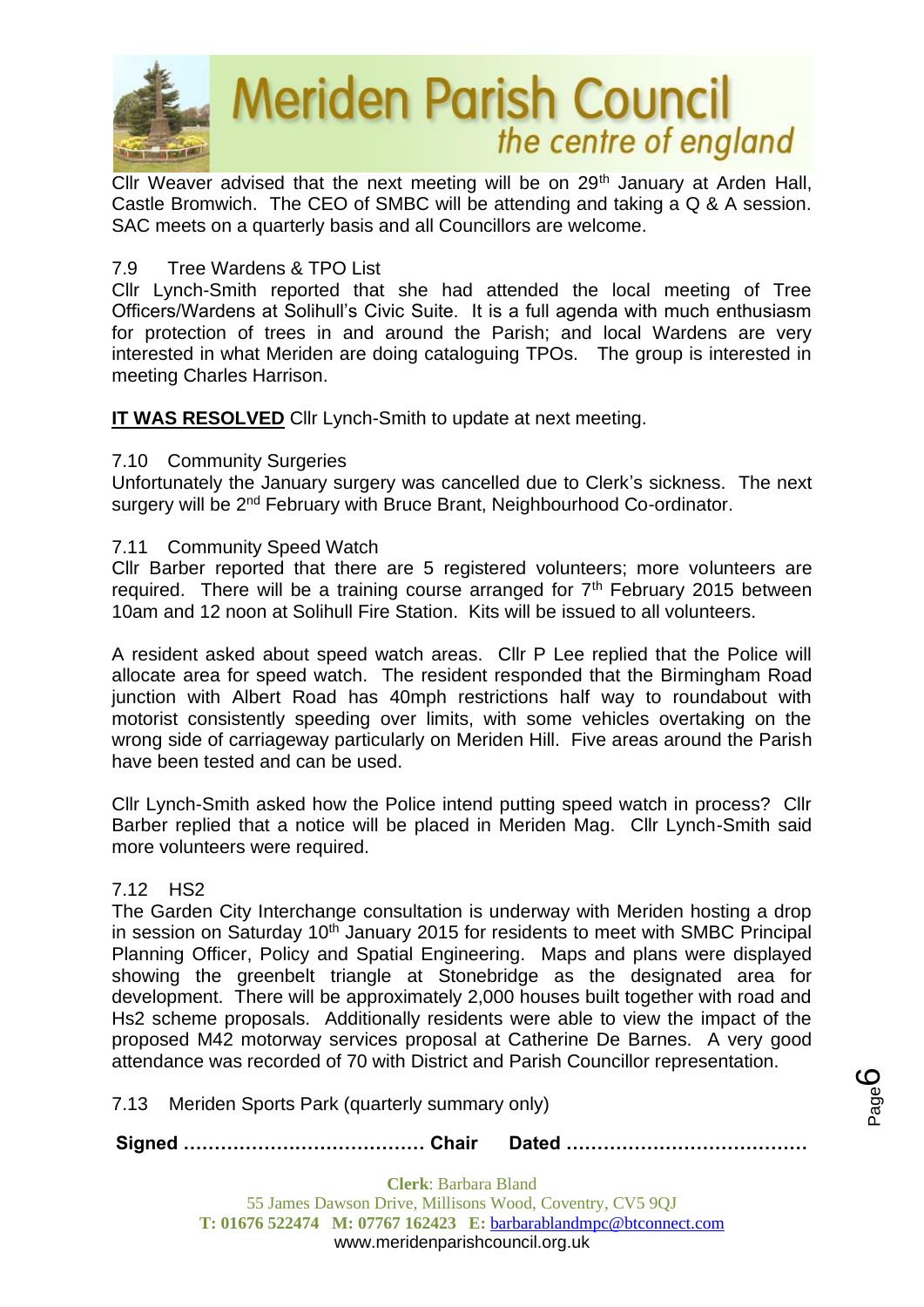

The next summary report update will be February 2015 following Director's meeting.

## **8. Clerk's Report**

The Clerk advised Members that due to workload no Clerks's Actions are available; however the content of the agenda items and follow up actions can be measured against Clerk's hours.

## **9. District and Ward Councillor Reports**

Nothing to report as there were no District Councillors in attendance.

## **10. Correspondence & Communication**

The Clerk had circulated information electronically to Members, but brought to their attention the invitation to attend WALC Annual Briefing Day 2015 7<sup>th</sup> March 2015 at Myton School (Warwick) "SKILLS TO MEET THE CHALLENGES OF 2015 AND BEYOND". This seminar is aimed at Councillors and Clerks both new and experienced.

**IT WAS RESOLVED** Members to notify the Clerk of their attendance.

## **11. Meriden Village Matters**

#### 11.1 Library Update

Cllr M Lee updated Members with arrangements and read the following from Kate Bunting, SMBC Libraries.

## **"Meriden library – works commence on Monday 9 February**

Solihull Council would like to inform residents that Meriden library will be closed for a short period, commencing on Saturday 21 February.

The site is undergoing both external and internal works, comprising repairs to the chimneys, the roof covering, brickwork repairs, window repairs, damp-proofing works and decoration externally and internally.

In addition to this work, funding has been secured from Meriden Parish Council to upgrade the ICT facilities for customers using the library.

The works have been combined into one programme resulting in only one period of closure for the library site.

External works will commence on Monday 9 February. The Meriden Library site will close on Saturday 21 February so that the internal works and the ICT facility works can begin. The library will re-open on Monday 30 March 2015 with a new offer for customers, which includes 6 new computers and tablets."

Page  $\blacktriangleright$ 

**Signed ………………………………… Chair Dated …………………………………**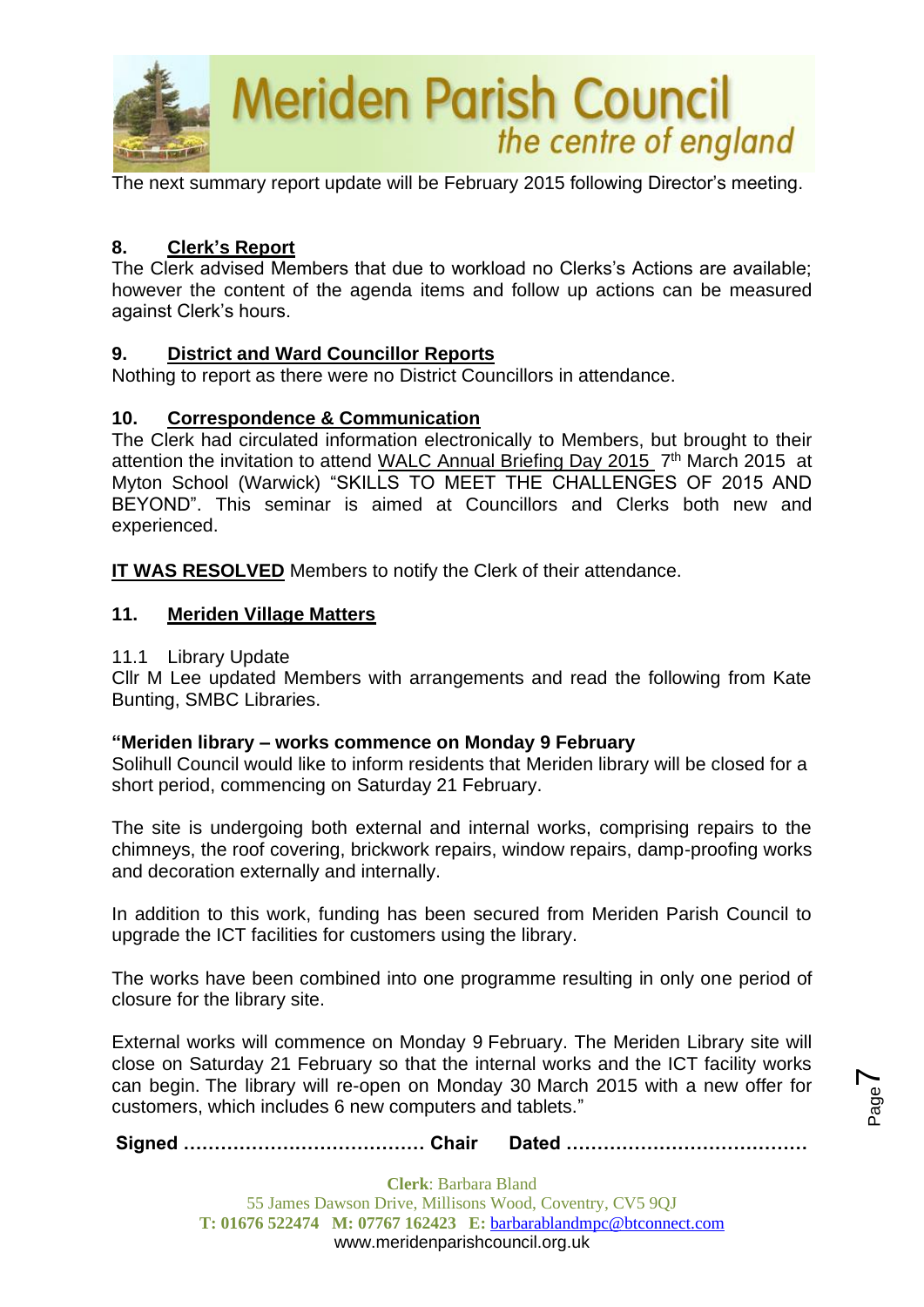

During the closure period access to library services for local residents will be via a re-routed mobile service, book drop off points in the local community and an extended loan period of 6 weeks.

For further information please contact Kate Bunting, Operations and Community Engagement Manager, Library and Information Service, Tel: 0121 704 6958 , Email: [kate.bunting@solihull.gov.uk](mailto:kate.bunting@solihull.gov.uk)

**IT WAS RESOLVED** The Clerk will liaise with Library Services regarding closure dates, drop off points and mobile service prior to library closure. All notice of mobile service and access will be placed in Meriden Mag.

11.2 Historic Panel of buildings of interest to display on wall by Library Due to Library refurbishment Members agreed for this item to be removed from standing items for the foreseeable future.

11.3 Village Commemoration WW1

Cllr M Lee reported that the working group had met and the agreed dates for certain events. The next coach trip will be on Saturday 18th April 2015 to the National Memorial Arboretum, Alrewas, tickets £5. Other dates to be observed will include a candlelit lantern on the site of Memorial Poppy to commemorate the fallen of 1915 being Captain Bankes, Lance Corporal Cook and Trooper Bowen.

| 26 April 2015 | Special Church Service to commemorate the 100th<br>anniversary of Captain Bankes date of death.<br>St Laurence Church to advise. |
|---------------|----------------------------------------------------------------------------------------------------------------------------------|
| 07 June 2015  | Funday Sunday organised by Alan Lole.                                                                                            |
| 28 June 2015  | Meriden Rotary Club & Triumph Motorbike Club's Megaride.                                                                         |
| To be advised | Football/Cricket matches: Meriden Spartans v Army's Cricket<br>team, Meriden football team vs Royal Corps of Signallers.         |
| 12 July 2015  | Picnic in the Park.                                                                                                              |
| 23 Sep 2015   | Doreen Agutter Talk with cheese & wine on Meriden in the<br>First World War at the Village Hall.                                 |
| 07 Nov 2015   | Remembrance Sunday Service.                                                                                                      |

**Signed ………………………………… Chair Dated …………………………………**

**Clerk**: Barbara Bland 55 James Dawson Drive, Millisons Wood, Coventry, CV5 9QJ **T: 01676 522474 M: 07767 162423 E:** [barbarablandmpc@btconnect.com](mailto:barbarablandmpc@btconnect.com) www.meridenparishcouncil.org.uk

Page  $\infty$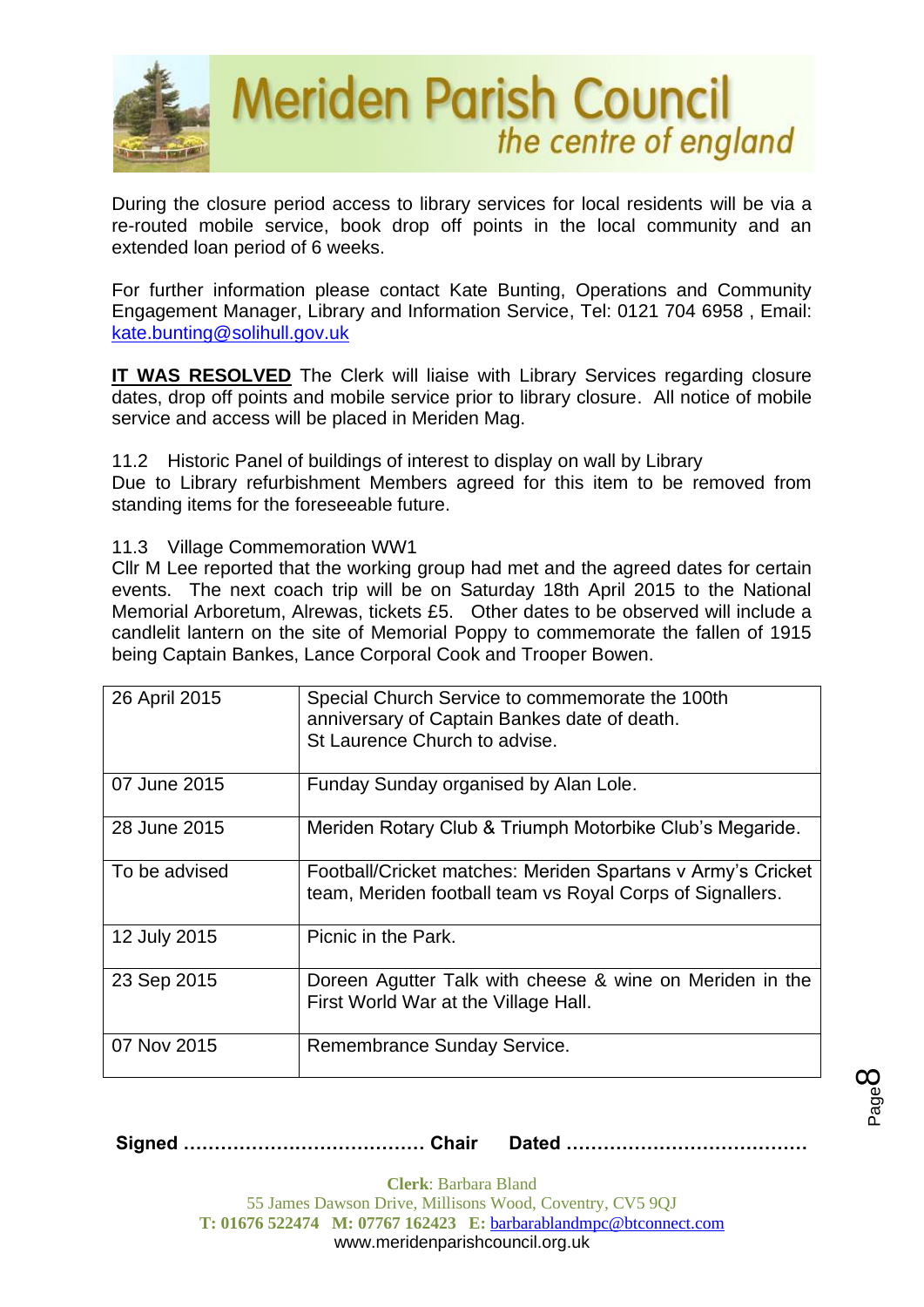

## 11.4 Meriden Gate

The Clerk confirmed that an email had been received from David Waterson, SMBC, regarding confirmation that SMBC has invoiced DWH for payment and is currently awaiting receipt of the monies. He has asked SMBC finance to keep him informed of payment received so that MPC's share can be paid over as soon as funds are available.

## 11.4(i)Freehold Transfer

In regard to the freehold transfer, David Waterson confirms that solicitors are instructed to progress the matter and he will check up on progress as soon as possible and get back to the Clerk.

**IT IS RESOLVED** The Clerk will liaise with David Waterson to bring both matters of overage and freehold transfer to conclusion.

## 11.5 Taylor Wimpey & Associated S106 Works

The Clerk advised on update from Taj Chagger, SMBC Highways regarding work to layby and shelter. "Due to cold weather the contractor, Balfour Beatty, has been moved onto gritting activities which has caused a delay and loss of resources to complete the work on Main Road. The Contractor will be back on site on 28<sup>th</sup> January to complete works subject to weather conditions. The concerns residents have raised regarding puddles in layby have been noted and logged with Highways; Mr Chagger is to make contact with concerned residents directly. There is a problem with the dismantling of the old bus shelter due to bank erosion and potential collapse into the ditch; there is also a problem with the shelter base and health and safety issues surrounding the platform that will remain in situ. Mr Chagger will update once he has taken advice from Littlethorpe, Centro and Highways colleagues.

**IT WAS RESOLVED** The Clerk will monitor and liaise with Highways to draw this programme of works to conclusion.

#### 11.6 Highways Update

The Clerk refers Members to update above relative to Highways improvements via S106 funding from Taylor Wimpey. However the following is an update received from Ed Bradford regarding drainage programme of works *"At the public exhibition you raised a query regarding the Leys Lane development and Section 106 monies. We have finally managed to obtain a copy of the agreement but we can only find reference to £50k for future maintenance of the on-site balancing pond. There is no reference to any other contribution for drainage or flood risk."*

**IT WAS RESOLVED** The Clerk will liaise with Highways officers and Bruce Brant to resolve outstanding issues.

11.7 Land Registry & Ownership

**Signed ………………………………… Chair Dated …………………………………**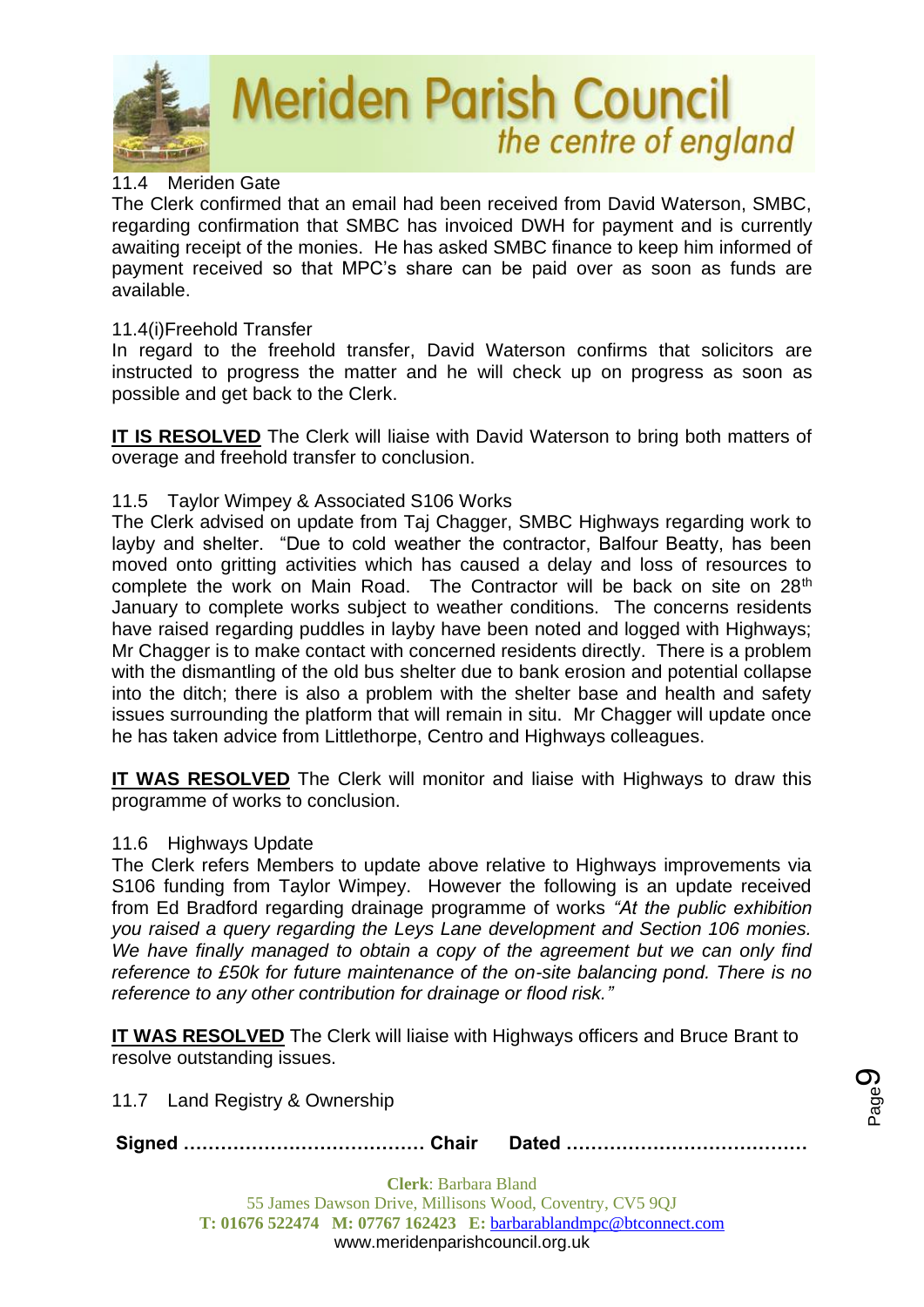

Cllr Lynch-Smith reported this was a work in progress. The Clerk advised she had not had any further opportunity of resolving the ownership of the copse. Cllr P Lee stated that SMBC had promised to transfer the bridleway to Meriden Parish Council and this should be taken back to Mike Swallow. The Clerk has been put into contact with a Solicitor who specialises in land issues and will make an appointment to explore options available.

# 11.8 Public Convenience Site Transfer

The Clerk advised that she had received from Wright Hassall a customer care letter and terms of business regarding the transfer of this site to the Parish Council. Cllr Weaver explained that upon demolition of the convenience site there was an agreement for the transfer of the site from Meriden Parish Council ownership to and SMBC. This site has been maintained by the Parish Council and last year funding was secured for a makeover of a grot spot into a Memorial Garden. On this basis the land remains in Parish Council ownership and therefore the legal agreement for transfer between solicitors is brought into question. The matter will be raised with SMBC by the Clerk.

**IT WAS RESOLVED** The Clerk will discuss the situation with David Waterson to bring the matter to conclusion.

## **12. Parish Council Newsletter**

The newsletter is being compiled. Members were asked for any inclusions. A spring photograph is needed to be sent to Margaret Argyle. It was that a photograph of daffodils and the St Laurence Church be sent.

# **13. Solihull Partnership Group**

Cllr Weaver explained that this group used to meet and included Parish Councils and Residents Associations across four locations with three meetings per year. There is a dwindling number of attendees. Representation is now required and Cllr Weaver asked for volunteers. Cllr P Lee suggested that a rota should be used with all Councillors taking a turn to attend.

**IT WAS RESOLVED** Cllr Weaver and Cllr Lynch-Smith will start the rota off.

## **14. Planning Matters**

## 14.1 Neighbourhood Plan Update

The Clerk reported that the consultation for Parish designation concluded on 16<sup>th</sup> January 2015. Confirmation has been received that Meriden Neighbourhood Plan Area is on the forward plan for the Economic Development & Land Decision Session on 25 March 2015. It is understood that SMBC has received only one representation in support. Following the Decision Session, the Council will publish its decision.

**Signed ………………………………… Chair Dated …………………………………**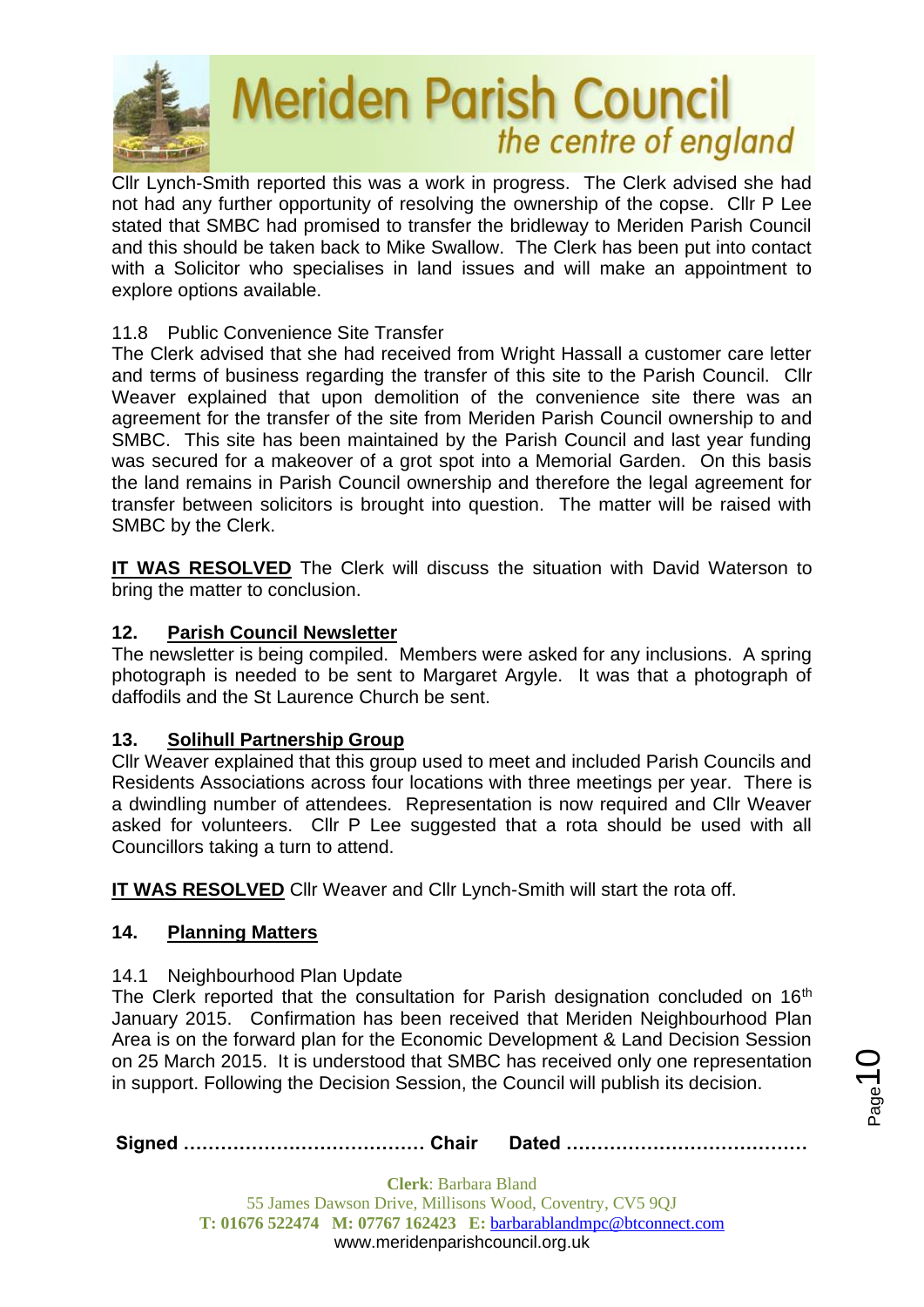

Cllr Weaver advised that the Clerk sent a letter on behalf of the Parish Council giving notice to Kirkwells of its intention not to use them for the Neighbourhood Planning process on the basis that they do not have local knowledge and it has been a disappointing start with the Parish Council taking the lead and doing all the work. Kirkwells have been asked for their invoice for work undertaken to date. Cllr Weaver further stated that a conversation has taken place with Neil Pearce of Avon Planning who has worked for us previously who has stated his interest in supporting the Parish Council with their Neighbourhood Plan.

Cllr Weaver suggested that Meriden was not the only Parish Council to have given notice to Kirkwells. No response has been received to date.

**IT WAS RESOLVED** Members supported and approved this arrangement.

| $\mathsf{F}$ . To receive apudie driu status on Fighting Applications<br><b>Planning Application No.</b> | <b>Site</b>                                            | <b>Proposal</b>                                                                                                                                                                                                         |
|----------------------------------------------------------------------------------------------------------|--------------------------------------------------------|-------------------------------------------------------------------------------------------------------------------------------------------------------------------------------------------------------------------------|
| 2015/44 NEW                                                                                              | Land at Becks Lane<br>Meriden                          | Erect 3 garages.                                                                                                                                                                                                        |
| 2014/2263 NEW                                                                                            | A & A Meriden Quarry<br>Meriden                        | Change of use from minerals<br>extraction land to waste<br>management, to allow for<br>expanded waste wood treatment<br>oepration and associated<br>operational development at<br>Meriden Quarry recycling facility.    |
| 2014/2233 NEW                                                                                            | Pertemps Group Limited<br>Meriden Hall Road<br>Meriden | Listed building consent for two<br>storey glazed link to hall an<br>escape stair to rear.                                                                                                                               |
| 2014/2232 NEW                                                                                            | Pertemps Group Limited<br>Meriden Hall Road<br>Meriden | Two storey office extension to the<br>rear single storey glazed link.                                                                                                                                                   |
| 2014/2187 Full Plans Approval                                                                            | 94 Main Road, Meriden                                  | Listed building consent for<br>resubmission of 2014/1332<br>demolition of existing 1960s lean<br>to kitchen extension and erection<br>of new kitchen/dining room<br>extension.                                          |
| 2014/2186 Waiting                                                                                        | 94 Main Road, Meriden                                  | Resubmission of 2014/1331<br>demolition of existing 1960s lean<br>to kitchen extension and erection<br>of new kitchen/dining room<br>extension.                                                                         |
| 2014/2096 Waiting                                                                                        | The Woodlands, Lodge Green<br>Lane, Meriden            | Remove condition No. 2 on<br>planning application 2007/1782<br>(use of the development<br>restricted to short term holiday<br>purposes only and not occupied<br>at any time as permanent<br>residential accommodation). |

14.2 To receive update and status on Planning Applications

**Signed ………………………………… Chair Dated …………………………………**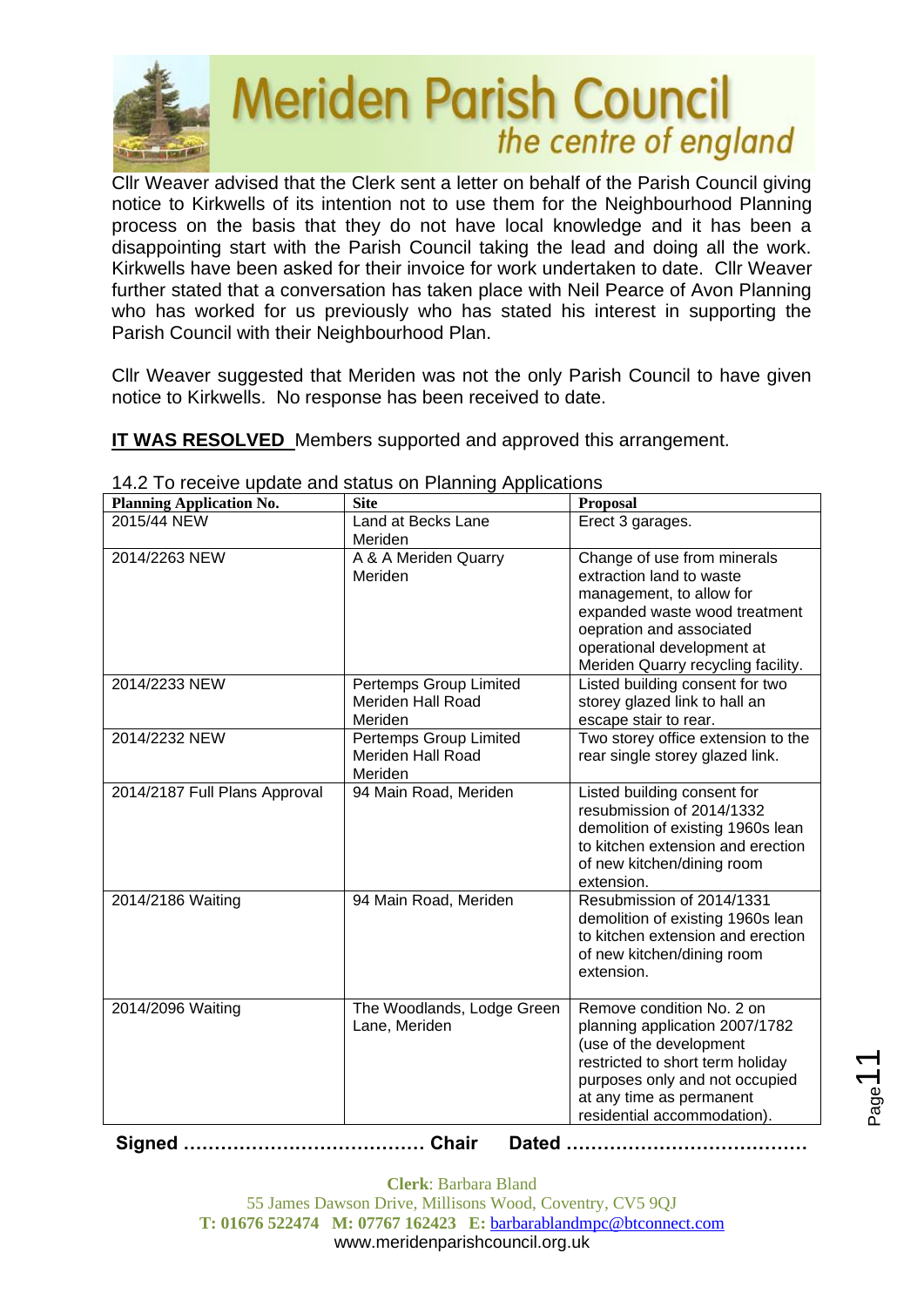

| 2014/1898 Full Plans Refusal  | Birmingham Road, Meriden                      | Change of use from agriculture<br>for the use of a caravan storage<br>compound and operational<br>development on land at<br>Birmingham Road, Meriden. |
|-------------------------------|-----------------------------------------------|-------------------------------------------------------------------------------------------------------------------------------------------------------|
| 2014/2026 Full Plans Approval | Land at Becks Lane, Meriden                   | Remove condition no.14 on<br>planning permission 2013/1624 to<br>provide a hedgerow link from the<br>site to the woodland area to the<br>north.       |
| 2014/2025 Full Plans Refusal  | Highfield House,<br>Leys Lane, Meriden        | Change of use of an agricultural<br>building to one residential<br>dwelling.                                                                          |
| 2014/1971 Full Plans Approval | Arden Vale, Showell Lane,<br>Meriden          | Variation of condition no.9<br>attached to planning permission<br>2004/1038.                                                                          |
| 2014/1970 Full Plans Approval | Arden Vale, Showell Lane,<br>Meriden          | Single storey single extension for<br>new entrance & two storey rear<br>extension to form additional day<br>space on ground and first floor.          |
| 2014/2013 Full Plans Approval | Couchmans Farm<br>Harvest Hill Lane, Allesley | Erection of replacement dwelling.                                                                                                                     |
| 2014/865 Waiting              | The Wain House<br>Main Road Meriden           | Erect a glass room.                                                                                                                                   |
| 2014/1072 Waiting             | The Wain House<br>Main Road Meriden           | Listed building consent for a<br>glass room.                                                                                                          |

Cllr M Lee advised full plans approval for Arden Vale site and the deletion of the words acute and severe to read "the development hereby approved shall be used as a hospital for the treatment of persons with learning disabilities and mental disorders (defined as mental illness, personality disorder and/or learning/intellectual disability) and for no other purpose (including any other purpose within Class C2 of the schedule to the Town & Country Planning Order 1987………".

The Clerk referred to A & A Recycling and potential expansion of operations at Meriden Quarry. Members requested the Clerk write a letter of opposition listing concerns to David Wigfield.

Cllr Kipling was requested to visit Becks Lane develop to check out the erection of 3 garages.

**IT WAS RESOLVED** The Clerk will receive Members comments for collation and forward to SMBC planning and draft a letter to David Wigfield regarding A & A.

14.3 Pertemps Resubmission

Cllr Weaver advised that the Parish Council had appointed Avon Planning to prepare a brief opposing this latest application and confirmed she would be attending planning committee meeting to speak on behalf of the Parish.

**Signed ………………………………… Chair Dated …………………………………**